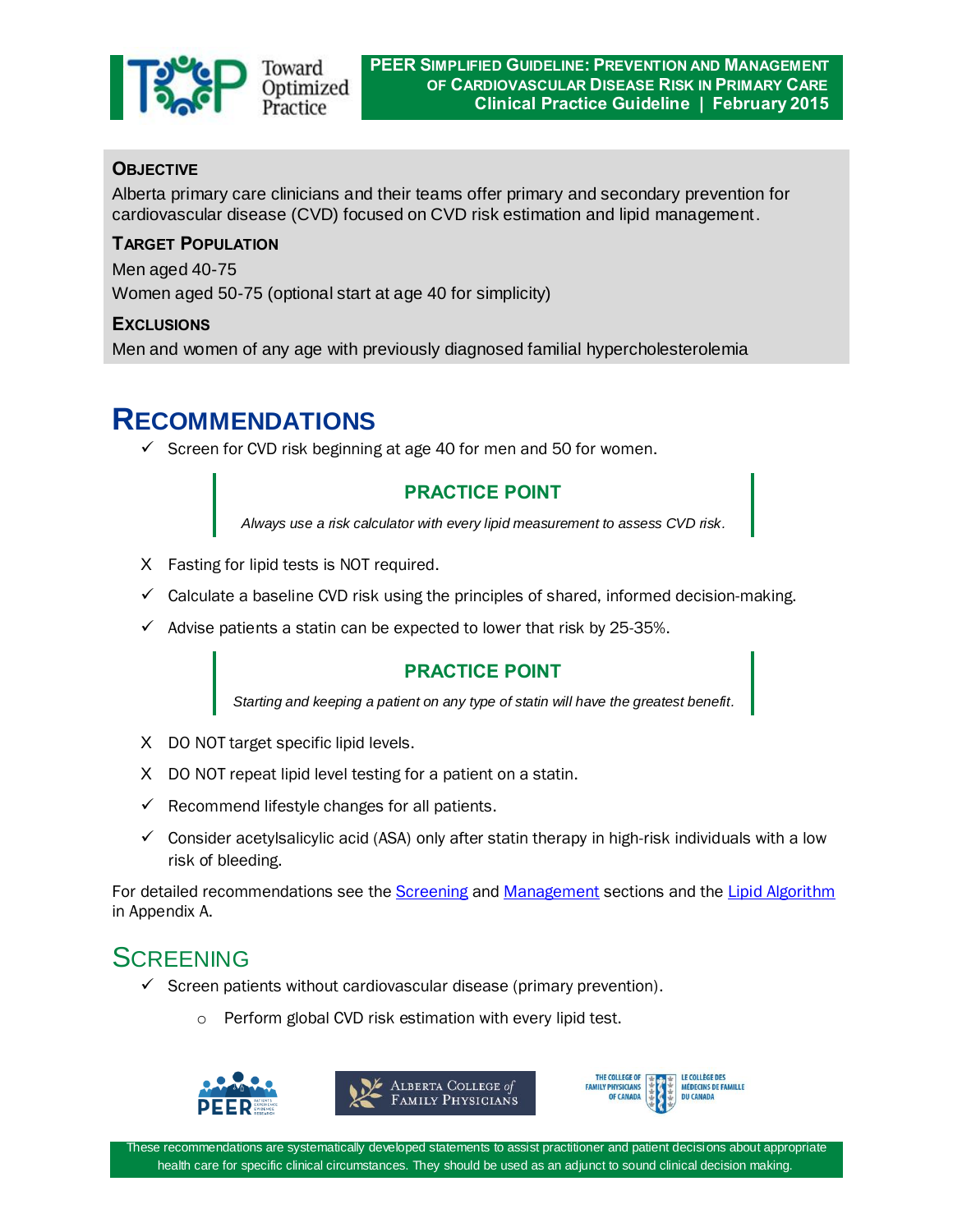

- $\checkmark$  Consider screening at earlier age for patients who have known traditional cardiovascular risk factor(s) including, but not limited to, hypertension, family history of premature CVD, diabetes, and smoking.
- $\checkmark$  Repeat screening for patients not on lipid lowering therapy.
	- $\circ$  Lipid testing is part of a global CVD risk estimation performed no more than every five years.
- $\checkmark$  Repeat screening sooner if other CV risk factors develop in the interim.

#### **PRACTICE POINT**

*Patients do not need to fast prior to lipid testing. Non-fasting lipid levels can be used to calculate global cardiovascular risk.*

### *RISK ESTIMATION*

- $\checkmark$  Use any CVD risk calculator, e.g., Framingham, every time lipid testing is performed.
- $\checkmark$  Perform lipid testing and risk estimation for men between age 40 and 75, and women age 50 to 75 (optional start both at age 40 if simplicity preferred).
	- o Estimate risk at earlier age if indicated by other risk factors.
	- $\circ$  Use the same approach to estimate risk for patients with diabetes mellitus.
- $\checkmark$  Use a CVD risk calculator that includes chronic kidney disease (CKD) in its estimation of risk (e.g., QRISK-2) for patients with CKD.
- X DO NOT estimate risk on patients:
	- o With pre-existing CVD (they are classified high-risk)
	- $\circ$  Less than 40 years of age without identified risk and those over 75 years of age
	- $\circ$  On lipid therapy

Note: If risk calculation is performed for patients on lipid therapy, pre-treatment lipid levels should be used and risk adjusted for known benefit of statin/ASA therapy.

X DO NOT use biomarkers as part of the risk assessment until further research is available.

## <span id="page-1-0"></span>MANAGEMENT

### *INTERVENTIONS*

- $\checkmark$  Discuss lifestyle interventions with all patients (including but not limited to smoking cessation, exercise and for Mediterranean diet refer to: [https://myhealth.alberta.ca/health/healthy](https://myhealth.alberta.ca/health/healthy-living/pages/conditions.aspx?hwid=aa98646&aa98646-sec)[living/pages/conditions.aspx?hwid=aa98646&aa98646-sec\)](https://myhealth.alberta.ca/health/healthy-living/pages/conditions.aspx?hwid=aa98646&aa98646-sec).
- $\checkmark$  Discuss the risks and benefits of moderate or high intensity statins with primary prevention patients based on an individual's risk of CVD.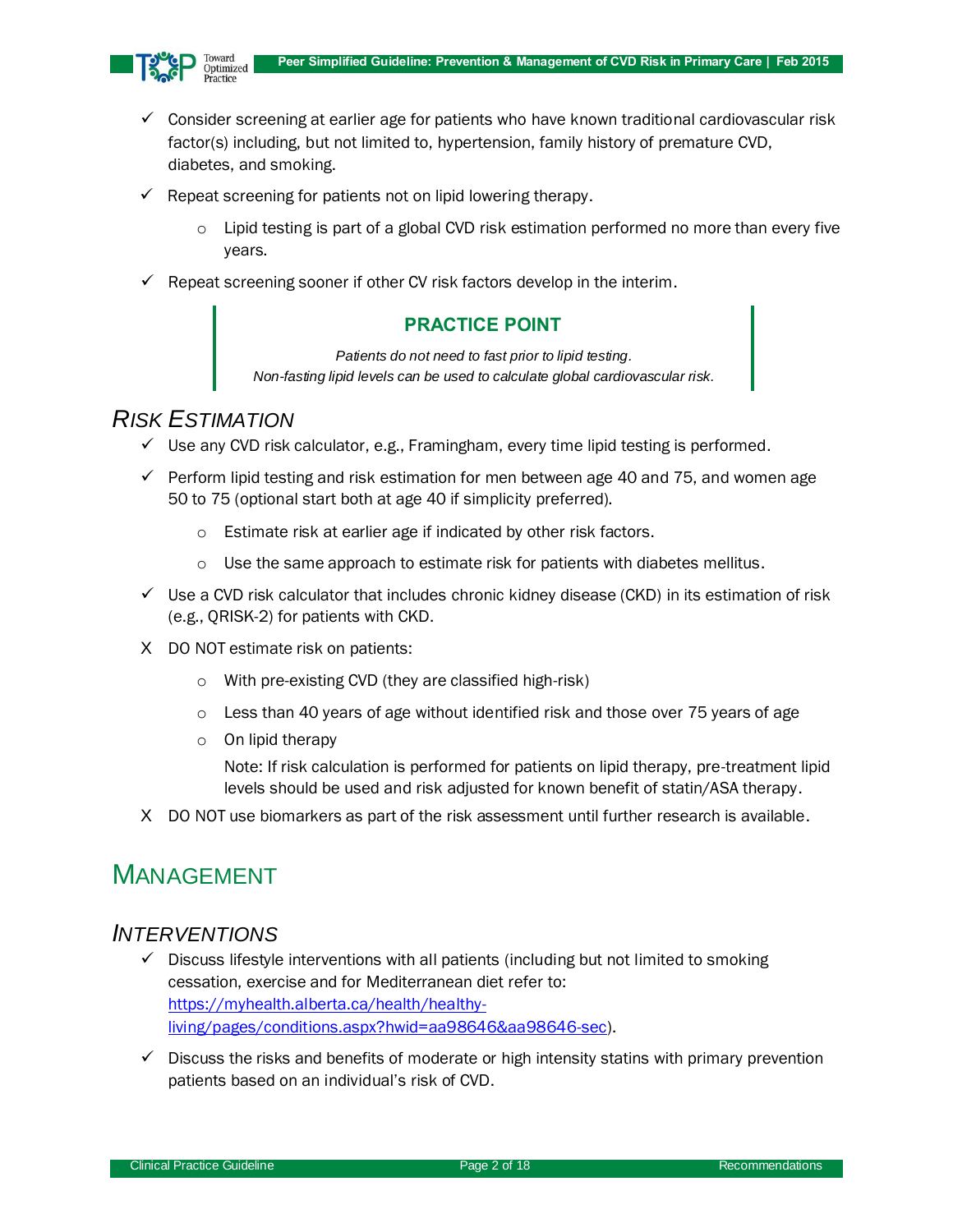

- o For patients with a 10-year CVD risk of <10% re-test lipids in five years with risk estimation.
- $\circ$  For patients with a 10-year risk of 10-19% discuss and offer statins (preferably moderate intensity).
- $\circ$  For patients with a 10-year CVD risk of  $>$  20% discuss and strongly encourage statins (preferably high intensity).
- $\checkmark$  Discuss the risks and benefits in order to strongly encourage high intensity statin therapy with secondary prevention patients.
- $\checkmark$  Offer low intensity statin therapy for patients that are elderly (based on frailty as much as age) or those patients with renal impairment.
- $\checkmark$  Provide the patient with [Reducing Your Risk of Heart Attack and Stroke](http://www.topalbertadoctors.org/file/reducing-cvd-risk-patient-handout.pdf) an information pamphlet summarizing key messages they need to know.
- X DO NOT routinely test lipids, estimate CVD risk, and prescribe statins for primary prevention in patents > age 75.
	- o Consider offering statins if life expectancy and overall health is good.
	- o Discuss the risks and benefits of moderate potency statins for secondary prevention.
- $\checkmark$  DO NOT discontinue or reduce a patient's statin just because the patient has aged beyond 75.
- X DO NOT consider pravastatin as a first-line intervention for patients aged  $\geq$  65 until the uncertainty of cancer in this sub-group related to this drug is resolved.
- $\checkmark$  Offer patients intolerant of a specific statin regimen a lower intensity regimen with the same or a different statin, and/or a short drug holiday followed by a re-challenge to help clarify if statins are related to the intolerance.
	- o Any statin intensity is preferred to non-statin lipid-lowering therapy.
	- o Consider prescribing alternate daily dosing if the patient is not tolerating daily dosing.
- X DO NOT use retrial in severe reactions like rhabdomyolysis.
- X DO NOT use non-statin lipid lowering drugs in primary prevention as a first-line monotherapy or in combination with statins.
- $\checkmark$  Consider and discuss ezetimibe in secondary prevention with patients as an add-on therapy to statins.
	- o Maximize statin therapy first (to high intensity) due to the higher relative benefit.

### *LIPID LEVELS AND FOLLOW-UP*

- X DO NOT use cholesterol targets for reducing CVD.
- X DO NOT monitor/repeat lipid levels after a patient begins statin therapy.
- $\checkmark$  Reinforce patient adherence to statins.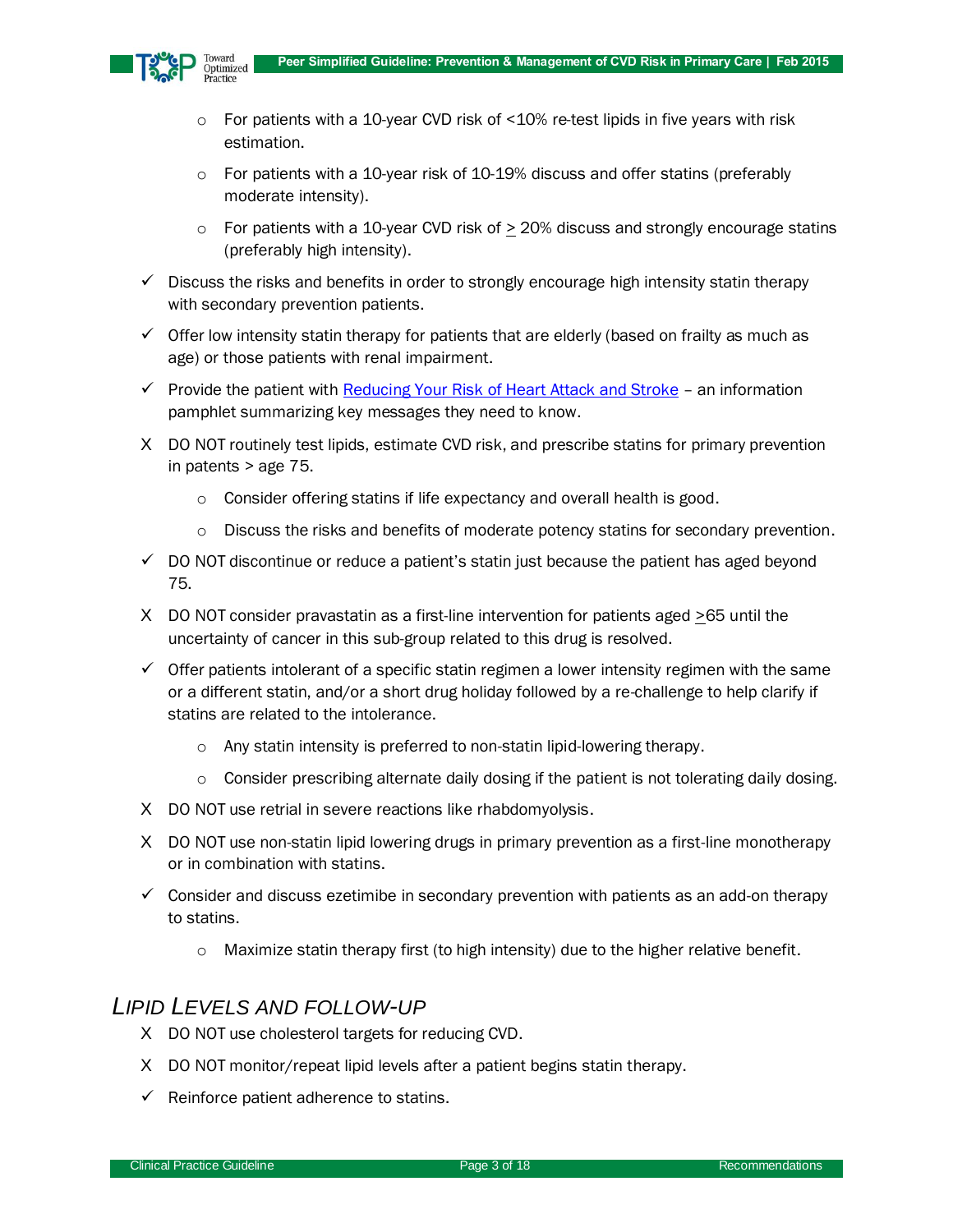

- X DO NOT routinely test for baseline CK or alanine transaminase (ALT) in healthy individuals prior to starting statin therapy.
- $\checkmark$  Reserve routine monitoring of CK and ALT for symptomatic patients or those at higher risk of adverse events.

## *ASA IN PRIMARY PREVENTION*

- X DO NOT prescribe ASA for patients without previous CVD and an estimated 10-year CVD risk <20%.
- $\checkmark$  Offer ASA for primary prevention in patients with a 10-year CVD risk  $\geq$  20% and bleeding risk is considered low.
- $\checkmark$  Consider ASA for primary CVD prevention after statin therapy has been discussed.
- $\checkmark$  Inform patients offered ASA of the potential benefits and harms of ASA use.

# **BACKGROUND**

## INTRODUCTION

The purpose of this guideline is to provide a simplified approach to primary prevention of cardiovascular disease (CVD) risk, concentrating on CVD risk estimation and lipid management for primary care clinicians and their teams. All recommendations are based on the best evidence available. These recommendations should be considered with other factors when making decisions about therapy including, but are not limited to, patient preference, comorbidities, potential adverse effects, drug interactions, and cost. Patient preference and shared, informed, decision making should guide all patient care decisions.

There is considerable controversy regarding the management of dyslipidemia, and whether or not using cholesterol targets is evidence-based. Because best available evidence was used to develop these recommendations and the focus is on use in primary care, there are differences from other Canadian guidelines on the same topic, and more aligned with the 2013 American guideline.<sup>[1-](#page-12-0)[3](#page-12-1)</sup> Clinicians are encouraged to discuss their approach to CVD risk management with their patients, allowing the patient to decide what is best for him/herself.

Genetic hypercholesterolemia should be considered in patients with markedly elevated lipids despite appropriate lifestyle changes (e.g., low density lipoprotein (LDL) >5mmol/L). This guideline does not apply to patients meeting the diagnostic criteria for familial hypercholesterolemia (which includes LDL level, physical findings, and family/personal history of CVD).<sup>[4](#page-12-2)</sup> In addition, treating hypertension is important when managing CVD risk, however, blood pressure management is beyond the scope of this guideline.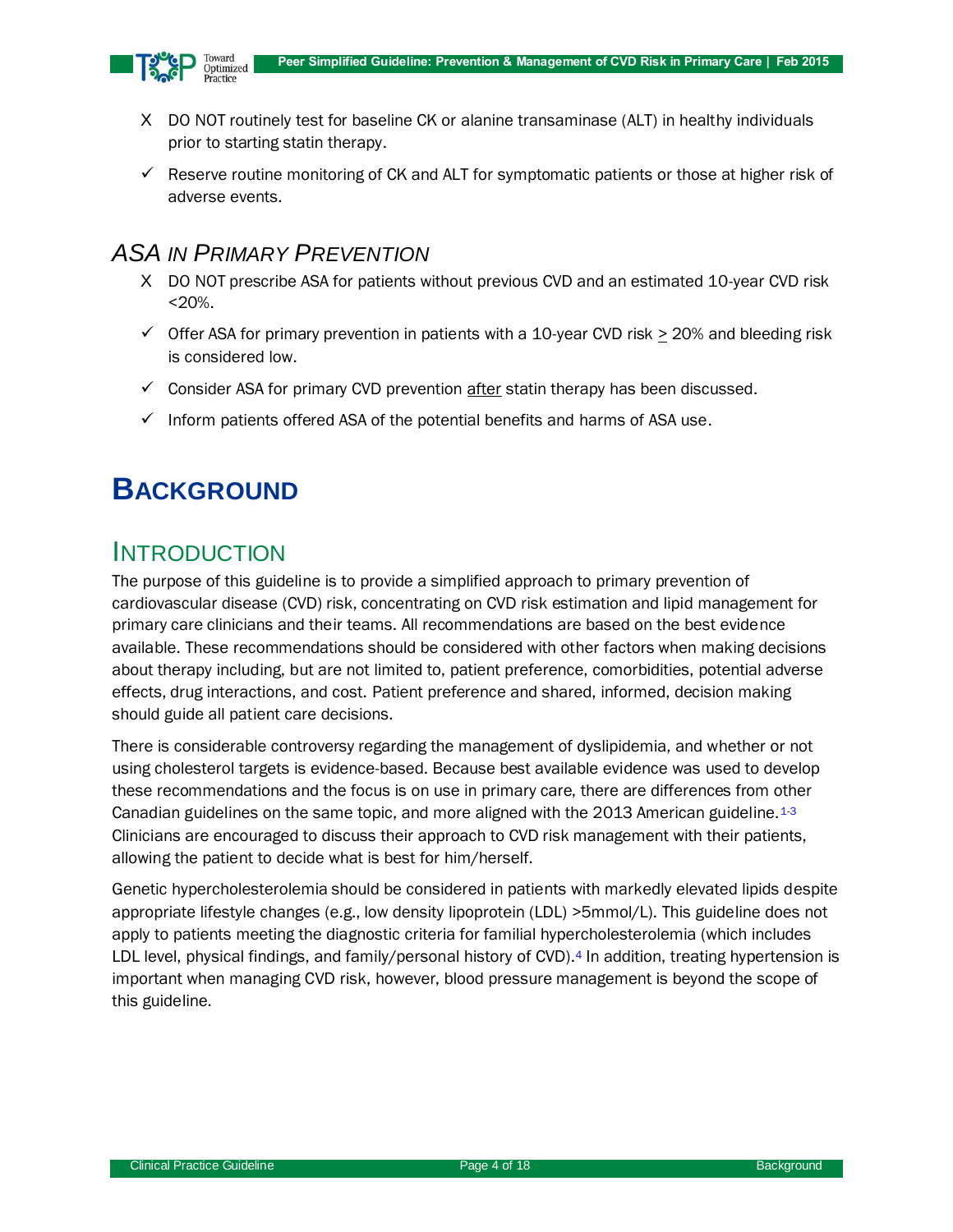

# SCREENING/TESTING

## *WHAT IS SCREENING?*

In this guideline context, screening refers to lipid testing accompanied by an overall CVD risk assessment. Using only one risk factor (such as lipids) to target therapy will not identify many patients at higher risk. Without a risk assessment tool (e.g., the Framingham risk calculator) clinicians and patients will estimate risk less accurately resulting in starting treatment when it is not warranted or failing to start treatment for individuals at higher risk. Therefore, it is recommended that a CVD risk assessment with a risk calculator be performed with every lipid measurement.

## *WHEN TO START SCREENING?*

Mass population-based screening and interventions (including annual physicals or periodic health assessments) for cardiac risk factors in patients without CVD do not appear to reduce CVD or allcause mortalit[y.](#page-12-3)<sup>5</sup> However, this evidence is limited; many studies pre-date statin therapy and/or use lifestyle counseling as the only intervention.

CVD is most strongly associated with advancing age and traditional CVD risk factors[.](#page-12-3)<sup>5</sup> Patients with one CVD risk factor are more likely to have another CVD risk factor.[5](#page-12-3) Additional evidence is needed to determine which ethnicities and non-cardiac chronic medical conditions (such as chronic autoimmune inflammatory conditions like rheumatoid arthritis) are truly independently associated with elevated CVD risk.

With respect to age of increasing CVD risk, starting screening for men at age 40 and women at age 50 is suggested as a prudent approach. Although there is debate regarding screening all patients at age 40, most women would not typically be at CVD risk at this age and the recommendation to screen would then not follow the best available evidence. Screening may be considered at earlier ages for patients with known risk factors like hypertension or diabetes.

## **HOW OFTEN SHOULD REPEAT LIPID LEVELS/CVD SCREENING BE CONDUCTED FOR PATIENTS NOT ON THERAPY?**

For patients not on lipid lowering therapy, there is substantial short-term variability and minimal long-term change in lipid levels.<sup>[5](#page-12-3)</sup> Frequent lipid testing is likely to reflect the short-term variability and is unlikely to meaningfully alter global CV risk assessmen[t.](#page-12-3)<sup>5</sup> Because lipid levels change minimally over the long term and constitute only one variable in determining global CVD risk assessment, the same lipid profile remains relevant for many years.<sup>[5](#page-12-3)</sup> There is no need to frequently repeat the lipid profile to update risk estimation in untreated patients. Therefore, for those not on statin therapy, screening (repeat lipid levels and risk assessment) is not required more often than every five years. Because lipid levels change minimally over the long term and constitute only one variable in determining global CVD risk assessment, it is possible to use the initial lipid profile for future CVD risk estimation and therefore no need to periodically repeat the lipid profile over time in order to update risk estimation in untreated patients.<sup>[5](#page-12-3)</sup> Regardless, for those not on statin therapy, screening (repeat lipid levels and risk assessment) is not required more often than every five years.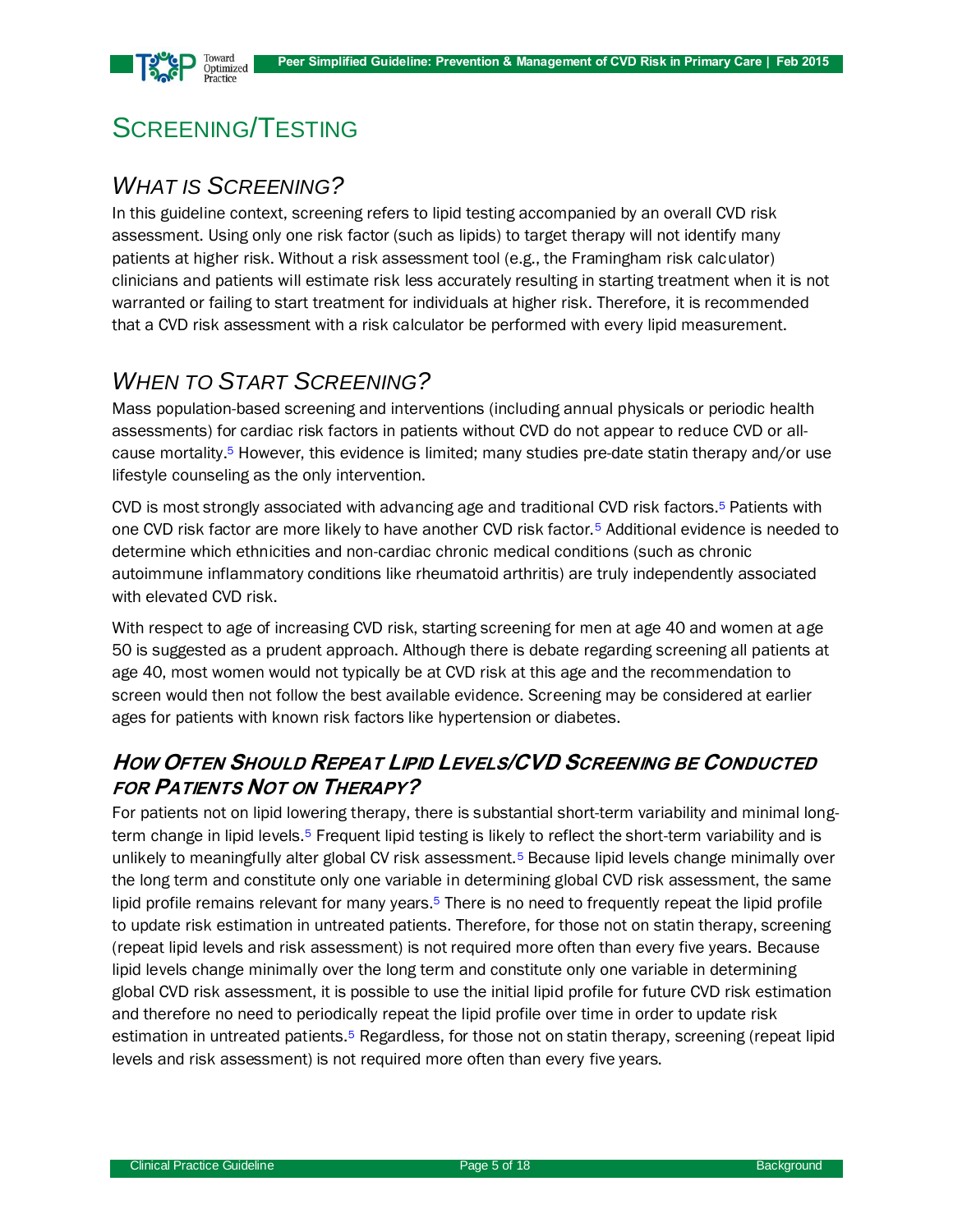

# *DO PATIENTS NEED TO FAST TO HAVE THEIR CHOLESTEROL CHECKED?*

Minimal differences exist between fasting and non-fasting high density lipoprotein (HDL), LDL, and total cholesterol.[5](#page-12-3) The differences that occur are less than the "within person variability" from repeat lipid testing.<sup>[5](#page-12-3)</sup> Tests of non-fasting HDL and non-HDL levels correlate with future CVD events.<sup>5</sup> Although triglycerides are most susceptible to change without fasting, triglycerides contribute minimally to total cholesterol levels and triglyceride levels are not consistently associated with CVD.[5](#page-12-3) Removing the fasting restriction should improve test uptake adherence and reduce potential patient harm (e.g., hypoglycemia in diabetic patients).<sup>[5](#page-12-3)</sup> However, physicians should be aware that some labs in Alberta may not offer "non-fasting lipid profile" as an option at this time (but most do).

## *RISK ASSESSMENTS*

### **WHY ESTIMATE RISKS?**

Overall risk, not lipid level, is the best predictor of benefit from statins.<sup>[6](#page-12-4)</sup> Estimating risk without a risk assessment tool (like Framingham) is challenging; both patients and clinicians frequently err in their estimation.<sup>[7](#page-12-5)</sup> An over-reliance on lipids and lack of appreciated risk may contribute to why many high risk patients go without treatmen[t.](#page-12-5)<sup>7</sup> Additionally, estimation of risk promotes shared-informed decision-making, allowing a discussion with patients about their baseline risk and, as a result, the potential absolute benefit of taking a statin. Low potency statins reduce baseline estimated CVD risk by about 25% and at high potency by about 35%.[5](#page-12-3) As an example, a patient with 20% 10-year risk of CVD, would have his/her risk reduced by 5% with low potency (25% of 20) or 7% with high potency (35% of 20).

Risk calculators are not without limitations. For example, in paired comparisons risk calculators disagree about risk level (high, moderate, or low) approximately 33% of the tim[e.](#page-12-6)<sup>8</sup> That said, risk calculation is the most reliable way to estimate patients' CVD risk and potential benefit from a statin/ASA.[7](#page-12-5) Although Framingham could over-estimate risk somewhat, it presents risks of combined CVD outcomes and some research validates its use in the Canadian population.[5](#page-12-3) To account for the issues associated with risk overestimation using Framingham, the traditional risk cut-offs of 10% and 20% are used instead of the US guideline cut-off of 7.5% (using a different calculator).[2](#page-12-7)

See [Table](#page-6-0) 1 for examples of calculators. The list is not meant to be all encompassing or to encourage use of one over another.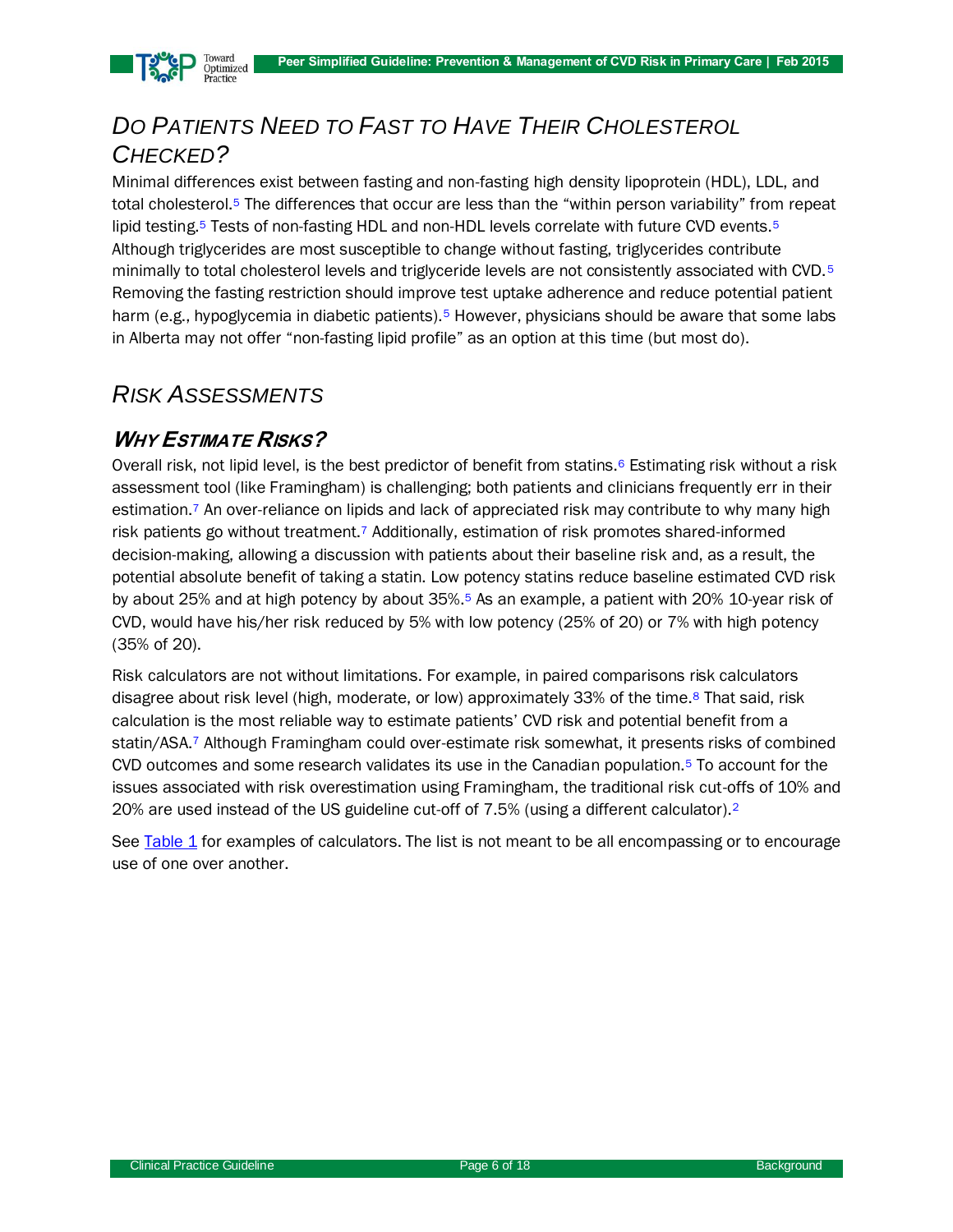

| <b>CVD Risk Calculator</b>                                     | <b>Description</b>                                                                                        |  |  |  |
|----------------------------------------------------------------|-----------------------------------------------------------------------------------------------------------|--|--|--|
| The University of Edinburgh Cardiovascular Risk<br>Calculator: | Three different databases to compare calculated<br>risk, different display options (some will show statin |  |  |  |
| http://cyrisk.mym.ed.ac.uk/calculator/calc.asp                 | risk reduction)                                                                                           |  |  |  |
| Best Science Medicine:                                         | Three different databases to compare risks.                                                               |  |  |  |
| http://chd.bestsciencemedicine.com/calc2.html#basic            | including Framingham and QRISK2, shows potential<br>benefit of different therapies                        |  |  |  |
| QRISK2-2014:                                                   | Includes chronic kidney disease in risk estimation                                                        |  |  |  |
| http://www.grisk.org/                                          |                                                                                                           |  |  |  |

<span id="page-6-0"></span>*Table 1: Examples of Cardiovascular Risk Calculators*

### **DIABETES AND CHRONIC KIDNEY DISEASE**

Patients with diabetes or chronic kidney disease (CKD) are at increased risk of CVD, although the risk is not equivalent to the risk in patients with coronary heart disease (see [Appendix B\)](#page-17-0). The Framingham calculator can include diabetes in its calculation of risk. For patients with CKD, a risk calculator that includes CKD in the risk equation is recommended (e.g., QRISK2).

Some clinicians may choose to prescribe statins to all patients with diabetes or chronic kidney disease. In most cases, and individual's risk may be above 10%. However, without risk estimation it will be difficult to allow patients to make an informed choice given they are unaware of their absolute risk and the potential benefits of statin therapy.

#### **BIOMARKERS**

A number of risk factors and biomarkers are significantly associated with CVD. For simplicity, these will be collectively referred to as "biomarkers." Interpreting the research is challenged by multiple limitations. For any biomarker to have utility in risk estimation it should add meaningfully to established risk assessment tools (e.g., Framingham).

Presently only one biomarker (coronary artery calcium) appears to offer a potentially meaningful improvement in all measures of performance when added to Framingham Risk Score[s.](#page-12-3)<sup>5</sup> However, this biomarker requires further validation, safety assessment, and cost- effective analyses.<sup>[5](#page-12-3)</sup> Commonly promoted biomarkers (like lipoproteins and CRP) have a substantial body of evidence demonstrating that they do not add meaningfully to risk prediction.[5](#page-12-3) There is currently no high level evidence to support testing and monitoring of any biomarker in the management of CVD risk.

## **WHEN IS RISK ESTIMATION UNNECESSARY?**

#### **SECONDARY PREVENTION**

For patients with known CVD (such as a history of myocardial infarction or stroke), risk assessment is not appropriate. These patients have risks greater than 20% and are good candidates for statins, particularly at high dose/intensity.<sup>[9](#page-12-8)[-11](#page-12-9)</sup> Patients with previous CVD should be prescribed and strongly encouraged to take the highest approved dose/intensity statin they can tolerate.[5](#page-12-3)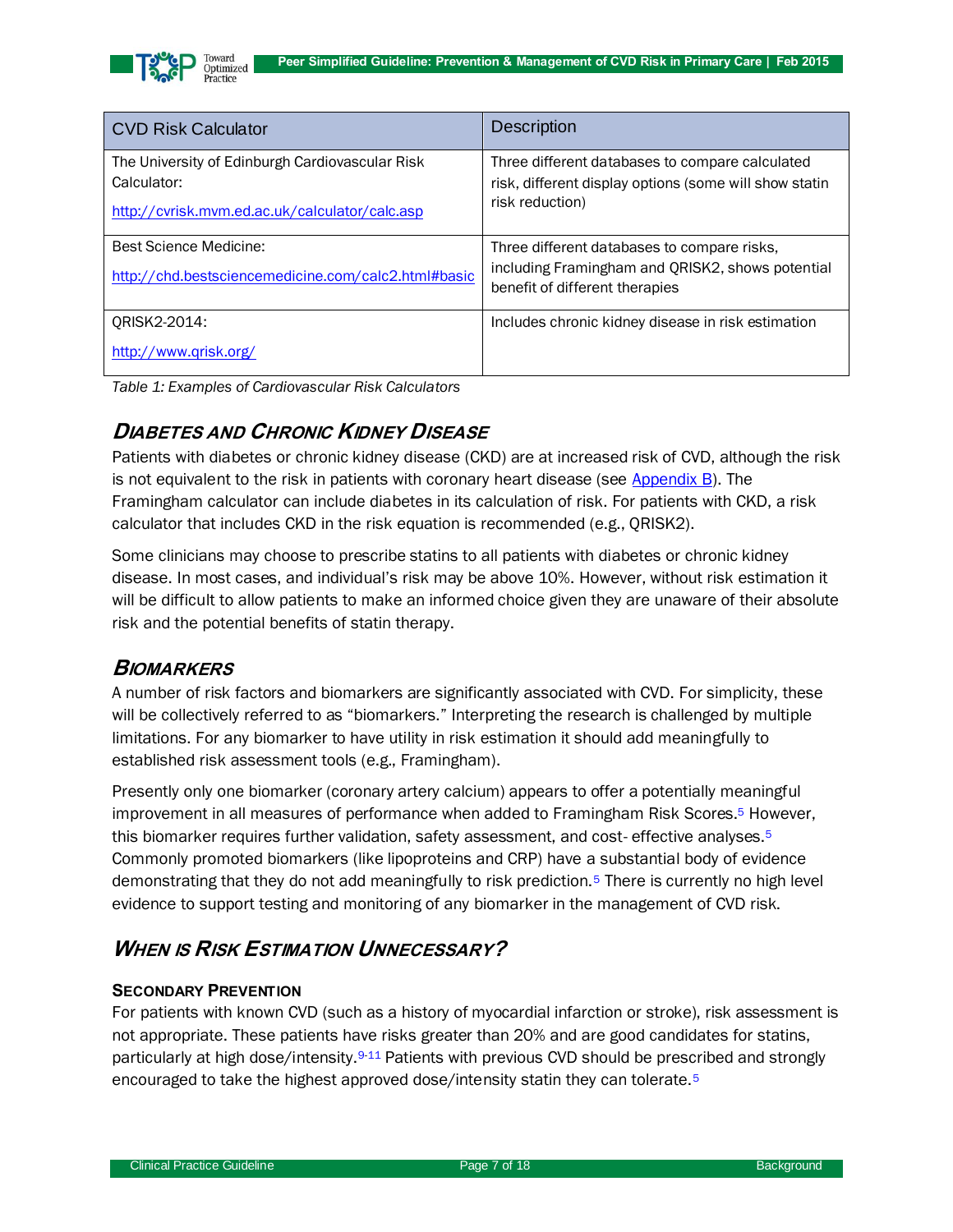

#### **YOUNGER AND OLDER AGES**

For primary prevention (those without previous CVD), risk assessment tools like Framingham and ASSIGN include patients age 35 to 75 while ASCVD includes patients up to 79. The evidence suggests screening (testing lipids and risk assessment) should likely begin at age 40 for men and age 50 for women (or earlier if risks are identified). However, it may be reasonable to start screening (testing lipids and risk assessment) women early for simplification, thus an age 40 start for all. Acknowledging reduced screening intervals, the increase testing and risk assessment would be no more than two more episodes. However, either approach (starting women at 40 or 50) would be reasonable. Given the uncertainty surrounding primary prevention treatment of the elderly and limits in risk assessment after age 75, risk assessment should stop at age 75.

#### **PATIENTS TAKING LIPID MEDICATION**

Once patients are on lipid medications, risk assessment is inaccurate. Some medicines modify lipid levels with little or no effect on cardiovascular risk; this may cloud global risk estimation. In the case of statins, the most reliable risk estimation would be to use the untreated lipid levels for risk estimation and then reduce risk by 25 to 35% based on statin dose/potency.

# MANAGEMENT

### *INTERVENTIONS*

#### **LIFESTYLE**

Lifestyle (non-drug) interventions are considered the cornerstone of therapy and should be initiated first-line to reduce CVD and improve health. Although a full review of all lifestyle interventions is not provided, the following three lifestyle interventions should be recommended for all patients.

#### **SMOKING CESSATION**

Evidence shows that concerted smoking cessation efforts reduce mortality and other outcomes<sup>[12](#page-12-10)[-14](#page-13-0)</sup> and some studies show benefits far exceeding that seen with pharmaceutical intervention.<sup>[14](#page-13-0)</sup>

#### **EXERCISE**

Exercise in high-risk individuals results in CVD and mortality reductions similar to or better than reductions seen in trials for most pharmaceuticals.<sup>[15-](#page-13-1)[16](#page-13-2)</sup> Consistent recommendations are for at least 150 minutes weekly (or 30-60 minutes four to seven times a week) of moderate or high intensity exercise (moderate intensity includes brisk walking). [1](#page-12-0)[,17](#page-13-3)[,18](#page-13-4)

#### **MEDITERRANEAN DIET**

Three clinical trials demonstrate reduction in CVD, with a relative reduction in primary prevention similar to that seen with statins.<sup>[19-](#page-13-5)[21](#page-13-6)</sup>

#### **STATINS**

Statins are the only class of lipid lowering therapy where evidence exists for reducing all-cause mortality (relative risk reduction about 10%) and CV events (about 25%[\).](#page-12-3)<sup>5</sup> Statins are therefore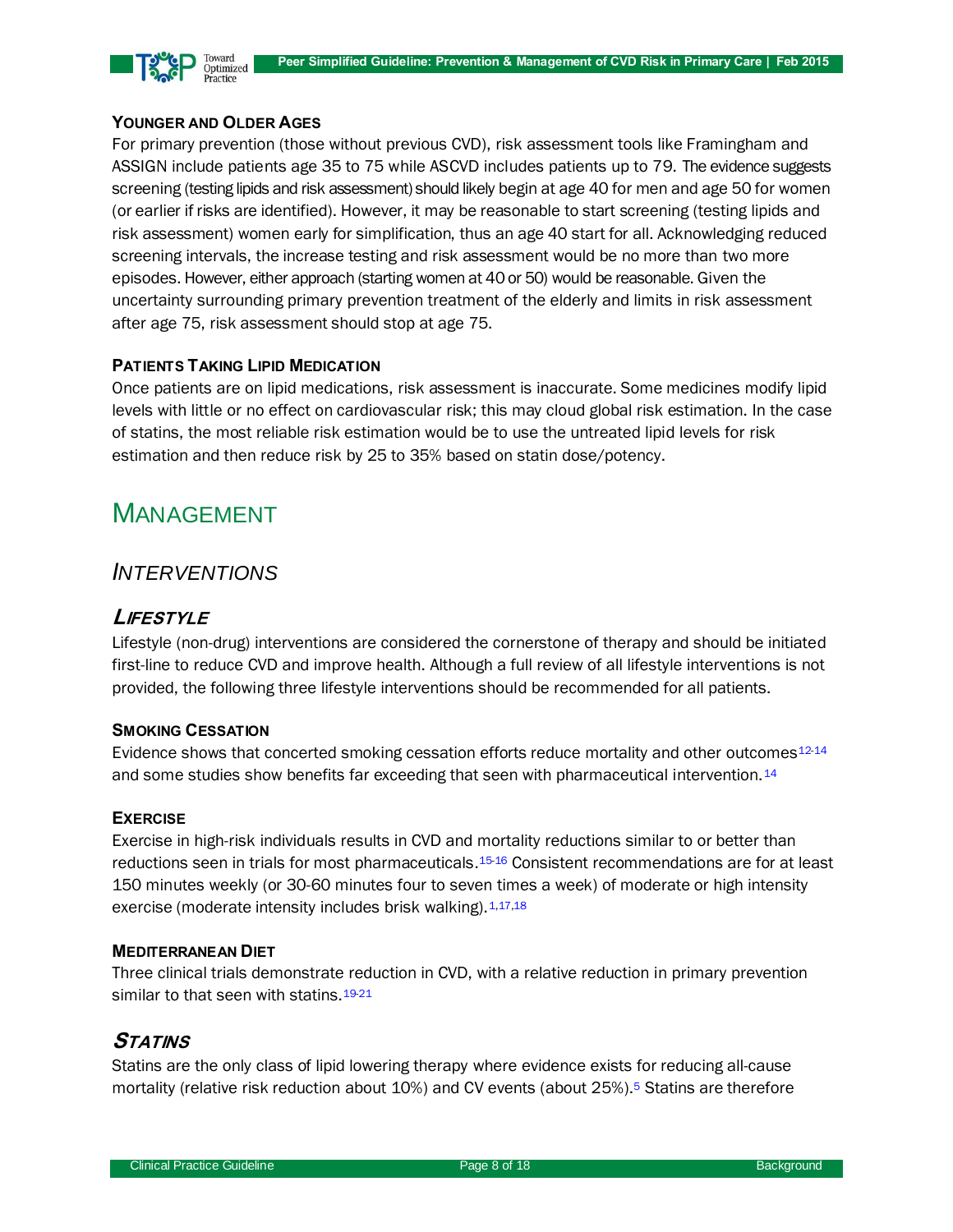

recommended as the first-line treatment for all patients when pharmaceutical intervention is warranted.

Risk estimation should stop beyond age 75 because the evidence regarding starting statin therapy for primary prevention is very limited beyond age 75; and there is no evidence for patients in their 80s.[5](#page-12-3) The evidence for statins (moderate intensity) in secondary prevention is stronger so statins should be considered regardless of age in secondary prevention.<sup>[5](#page-12-3)</sup> Because of the uncertainty regarding possible cancer risk associated with pravastatin use in patients aged 65 and older, another statin should be considered for patients in this age group. [5](#page-12-3) However, there is no evidence of cancer risk for other statins used by patients 65 and older, or for pravastatin in patients under the age of 65.[5](#page-12-3) Lastly, for elderly individuals already taking and tolerating statins, there is no need to stop statin therapy just because of the patient's advancing age.

#### **HOW SHOULD STATINS BE DOSED?**

There is no evidence to recommend adjusting doses to achieve specific LDL targets as only fixed doses are tested in trials.[5](#page-12-3) Patients at equivalent levels of risk will have the same benefit regardless of pretreatment LDL levels. There is evidence for secondary prevention that higher doses or higher potency statins reduce CVD more than lower doses or lower potency statins.[5](#page-12-3) Therefore, recommended dosing should be based on *intensity* (representing both potency in the type of statin and dose) of statin therapy (see [Table 2\)](#page-8-0).

| Intensity          | <b>Statin Options</b>                                                                                      |
|--------------------|------------------------------------------------------------------------------------------------------------|
| Low Intensity      | Pravastatin 10-20mg; Lovastatin 10-20mg; Simvastatin 5-10mg;<br>Atorvastatin 5mg; Rosuvastatin 2.5mg       |
| Moderate Intensity | Pravastatin 40-80mg; Lovastatin 40-80mg; Simvastatin 20-40mg;<br>Atorvastatin 10-20mg; Rosuvastatin 5-10mg |
| High Intensity     | Atorvastatin 40-80mg; Rosuvastatin 20-40mg                                                                 |

<span id="page-8-0"></span>*Table 2: Statin Dosing Ranges and Intensity Adapted from 2013 ACC/AHA guidelin[e](#page-12-7)<sup>2</sup>*

The evidence suggests use of moderate or high intensity statin therapy for all patients.

The additional benefit of high intensity statin therapy, relative to low or moderate intensity, in secondary prevention is about 10% (i.e. relative risk reduction increases to 35% from 25%); this decrease is mostly due to a decrease in non-fatal myocardial infarction and strok[e.](#page-12-3)<sup>5</sup> No trials were found comparing statin doses for primary prevention.

#### **WHAT SHOULD I DO IF A STATIN IS NOT TOLERATED?**

The incidence of adverse events, including myalgias and elevation in transaminases, will increase with increasing statin dosing. See the [Follow-Up](#page-9-0) section for more information on harms from statin use. Side effects can lead to discontinuing statin therapy, and must be addressed. About 70% of patients with an adverse reaction to a statin will be able to tolerate an alternate regimen.[5](#page-12-3) The benefit of taking any type of statin is greater than the benefit of taking a high versus low dose statin. Therefore, starting and keeping the patient on a statin is most important.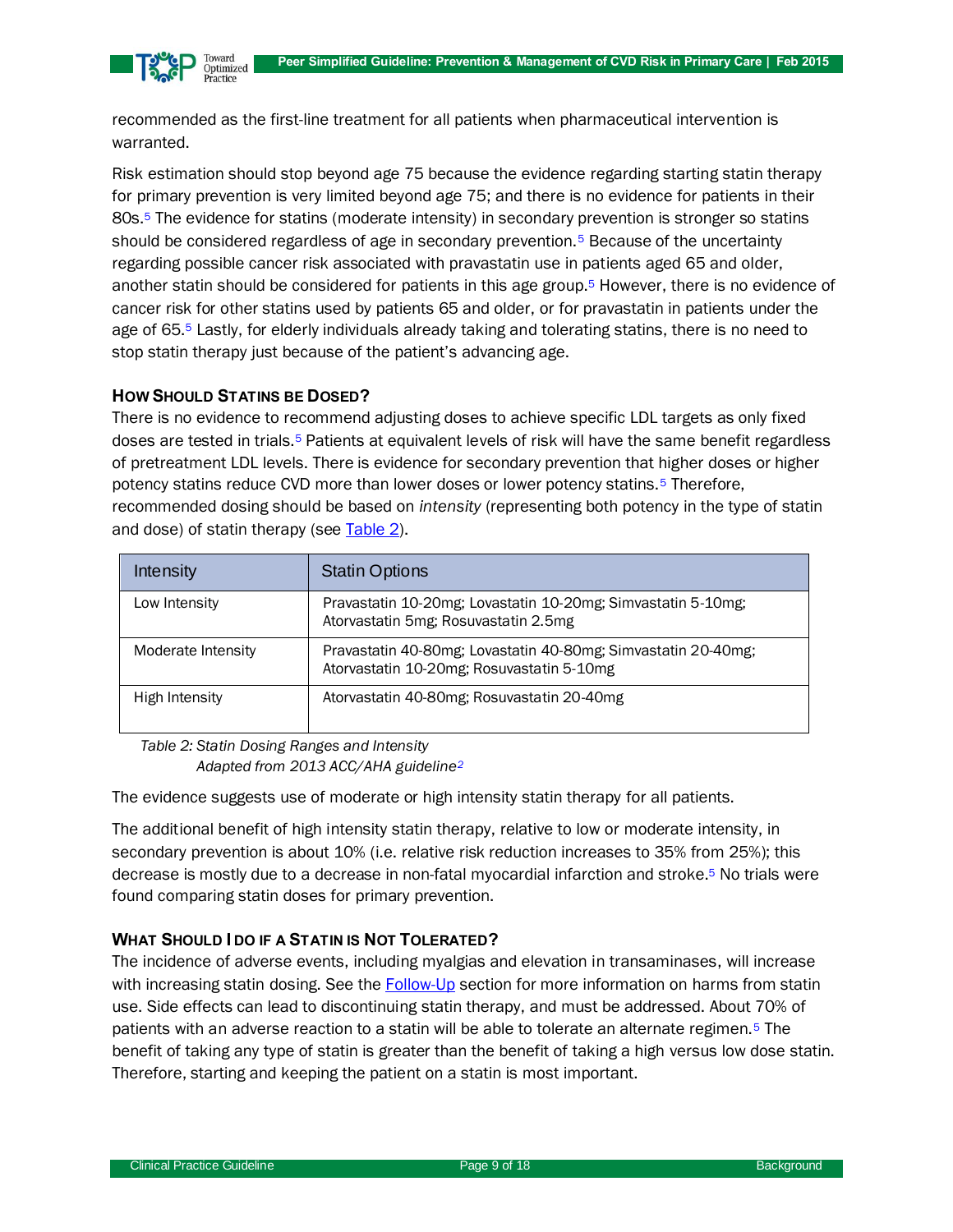

### **NON-STATINS**

Non-statins include fibrates, niacin, ezetimibe, and bile acid binding resins. There is evidence that fibrates alone reduce non-fatal myocardial infarction but considerably less overall CVD reduction than statins and no mortality benefit.<sup>[5](#page-12-3)</sup> Added to statins, fibrates have no benefit.<sup>5</sup> One old trial involving niacin suggested some benefit but studies following the introduction of statins have failed to show a benefit with niacin added to a statin.<sup>[5](#page-12-3)</sup> Fibrates, niacin, and bile acid resins generally have a higher incidence of adverse effects compared to statins.<sup>[5](#page-12-3)</sup>

Ezetimibe is well tolerated but has no demonstrated effect on mortality or CVD in primary prevention.[5](#page-12-3) The IMPROVE-IT trial, in which ezetimibe 10mg was added to simvastatin 40mg compared to simvastatin 40mg alone, demonstrated a 6% relative reduction in CVD events.[22](#page-13-7) In secondary prevention, ezetimibe may be a reasonable option after statin therapy, but the benefit of low intensity statins far exceeds the benefit of ezetimibe, and the benefit from increasing to a high intensity statin is almost double that compared with adding ezetimibe to a statin. If the relative benefits could be extrapolated to primary prevention, the absolute benefits would be only about 1% over 10 years for high-risk patients and less in moderate risk. For this reason, ezetimibe cannot be advocated in primary prevention. Lastly, it is important to note that the relative benefit from ezetimibe did not differ between high and low baseline LDL, further supporting that basing treatment decisions on LDL level is inappropriate.

# <span id="page-9-0"></span>FOLLOW-UP

## *WHAT LIPID LEVEL SHOULD I TARGET FOR MY PATIENTS?*

Traditionally, clinical practice guidelines have recommended the use of lipid targets for different cardiovascular risk groups (e.g., LDL < 2mmol/L, 50% reduction in LDL etc.).[5](#page-12-3) However, evidence is lacking for the use of particular targets to guide titration of statin therapy. RCTs showing a benefit in CVD outcomes with statin use, have compared fixed-dose statin therapy to placebo, or high-versus low-dose statin therapy.<sup>[5](#page-12-3)</sup> No RCT data exists to show a significant benefit between particular lipid targets and CVD outcomes.<sup>[5](#page-12-3)</sup>

## *WHEN SHOULD I REPEAT LIPID LEVELS AFTER STARTING A STATIN?*

The lack of evidence for titrating statin therapy to particular lipid targets raises the question: do lipid levels need to be monitored after a statin is initiated? Currently, there is no evidence of benefit to repeating lipid level measurement after initiation of statin therapy.[5](#page-12-3) While some argue that repeating lipid levels is helpful to assess patient adherence to statin therapy, there is no evidence that repeating lipid levels will increase adherence.<sup>[5](#page-12-3)</sup> However, there is some evidence that statin adherence is improved through patient reinforcement and reminding (e.g., phone calls, pharmacist medication reviews, medication calendars).[5](#page-12-3)

Patients on statins may (or probably will) have their risk increase as they age and/or develop new risk factors. Unfortunately ordering lipid panels on patients taking lipid modifying agents and using these new panels in CVD risk calculators will give inaccurate estimations of risk. Clinicians should use the pre-treatment lipid levels, as they generally change little over time, with new risk factors. The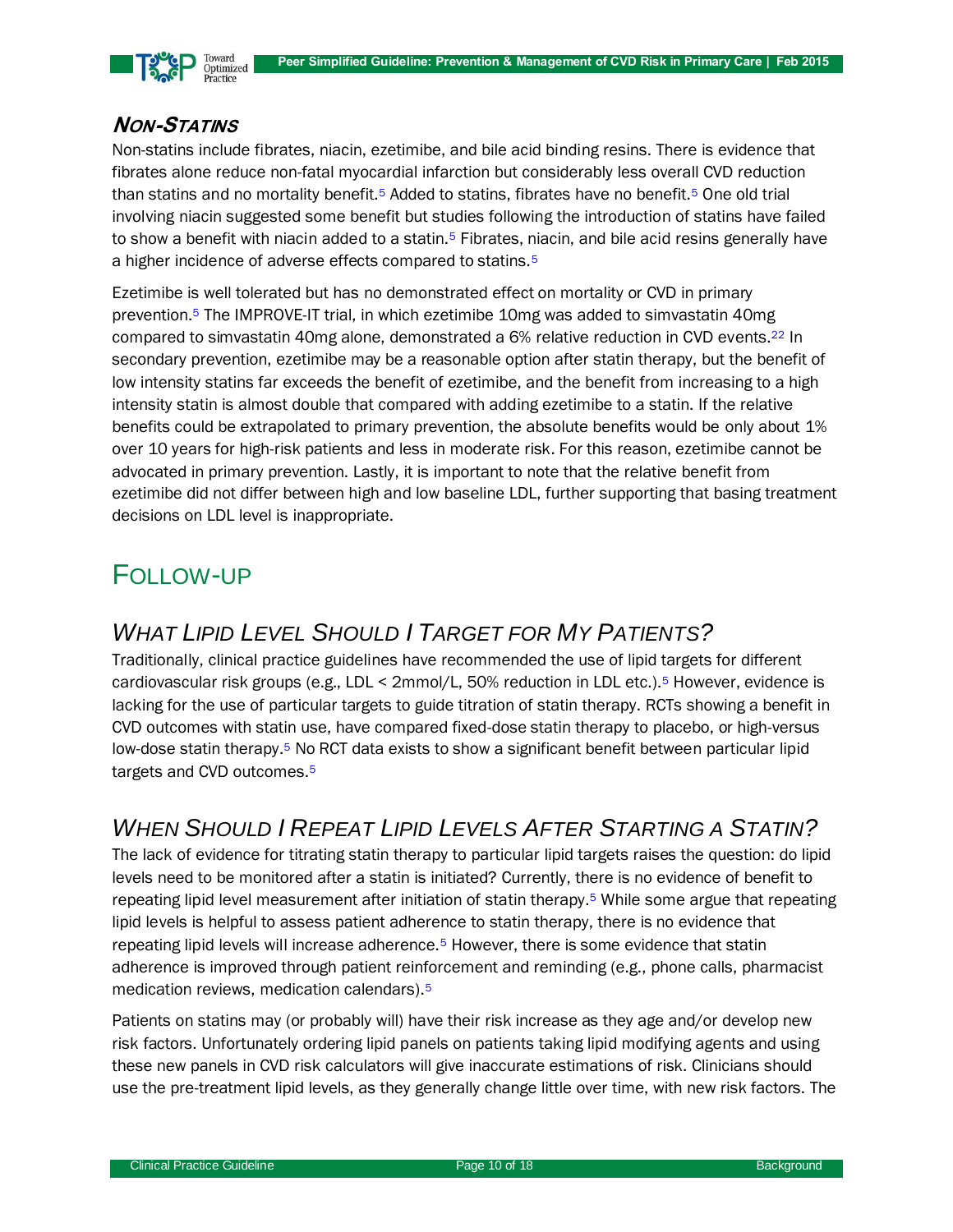

overall risk can be adapted to reflect the lipid therapy by reducing the risk by the anticipated relative reduction from statin therapy (25-35% based on intensity of therapy).

Some controversy remains around lipid targets and testing on therapy. For example:

- 1. The Canadian Cardiovascular Society recommend targeting lipids and repeat lipid testing [23](#page-13-8)
- 2. The American College of Cardiology recommends against lipid targets but advises repeating lipids after initiating statins (justification appears to be compliance monitoring).[2](#page-12-7)
- 3. US Veterans Affairs recommends against both targeting lipids and repeat lipid testing after initiating statin (as with this guideline).<sup>[24](#page-13-9)</sup>

Until the evidence base improves, it is unlikely we will have improved clarity or agreement.

## *WHAT ARE THE MAJOR HARMS OF STATINS?*

Harms associated with statins include muscle and liver injury, and elevation of blood glucose levels. Common adverse effects associated with statin use include myalgias, but serious adverse effects such as rhabdomyolysis and liver failure are exceedingly rare [\(Table 3\)](#page-10-0).<sup>[5](#page-12-3)</sup> Increases in creatine kinase (CK) and liver enzymes in asymptomatic patients can occur, and many of these enzyme elevations will return to baseline with continued statin use.<sup>[5](#page-12-3)</sup> In fact, a trial with a sub-group analysis of patients with elevated liver test levels (assumed primarily non-alcoholic fatty liver disease) revealed that patients randomized to statins were more likely to have decreased liver test levels while the placebo group was more likely to show an increase.<sup>[25](#page-13-10)</sup> Confounding factors, including patient comorbidities and other medications, may increase the chance of muscle and liver damage.<sup>[5](#page-12-3)</sup>

|                                           | <b>Elevated ALT</b><br>$( > 3x$ ULN) |         | <b>Liver Failure</b> |                          | <b>CK Elevation</b><br>(210x ULN) |         | Myalgia<br>(muscle pain,<br>tenderness,<br>weakness) |         | Myopathy<br>(muscle pain,<br>tenderness,<br>weakness severe<br>enough to stop<br>pills; CK not<br>always specified) |         | Rhabdomyolysis<br>(poorly defined,<br>except for CK><br>10x ULN) |         |
|-------------------------------------------|--------------------------------------|---------|----------------------|--------------------------|-----------------------------------|---------|------------------------------------------------------|---------|---------------------------------------------------------------------------------------------------------------------|---------|------------------------------------------------------------------|---------|
|                                           | <b>Statin</b>                        | Placebo | Statin               | Placebo                  | <b>Statin</b>                     | Placebo | <b>Statin</b>                                        | Placebo | <b>Statin</b>                                                                                                       | Placebo | <b>Statin</b>                                                    | Placebo |
| Incidence<br>per<br>100,000               | 300                                  | 200     | ~10.5                | $\overline{\phantom{0}}$ | 83                                | 60      | 5150                                                 | 4960    | 97                                                                                                                  | 92      | 4.4                                                              | 2.8     |
| <b>Difference</b><br>$(95% \, \text{Cl})$ | 100<br>$(64-140)$                    |         |                      |                          | 23<br>$(-4.50)$                   |         | 190<br>(-38-410)                                     |         | 5<br>$(-17-27)$                                                                                                     |         | 1.6<br>$92 - 2.4 - 5.5$                                          |         |

<span id="page-10-0"></span>*Table 3: Incidence Rates per 100,000 Person Years for Muscle and Liver Related Adverse Effects with Statins. [5](#page-12-3)*

There is no RCT data to support routine monitoring of CK and alanine transaminase (ALT) in patients on statin therapy.*[5](#page-12-3)* RCTs have shown that rates of elevated ALT/CK are similar between placebo and treatment groups.*[5](#page-12-3)* There is cohort data showing that even if ALT is elevated at baseline, this does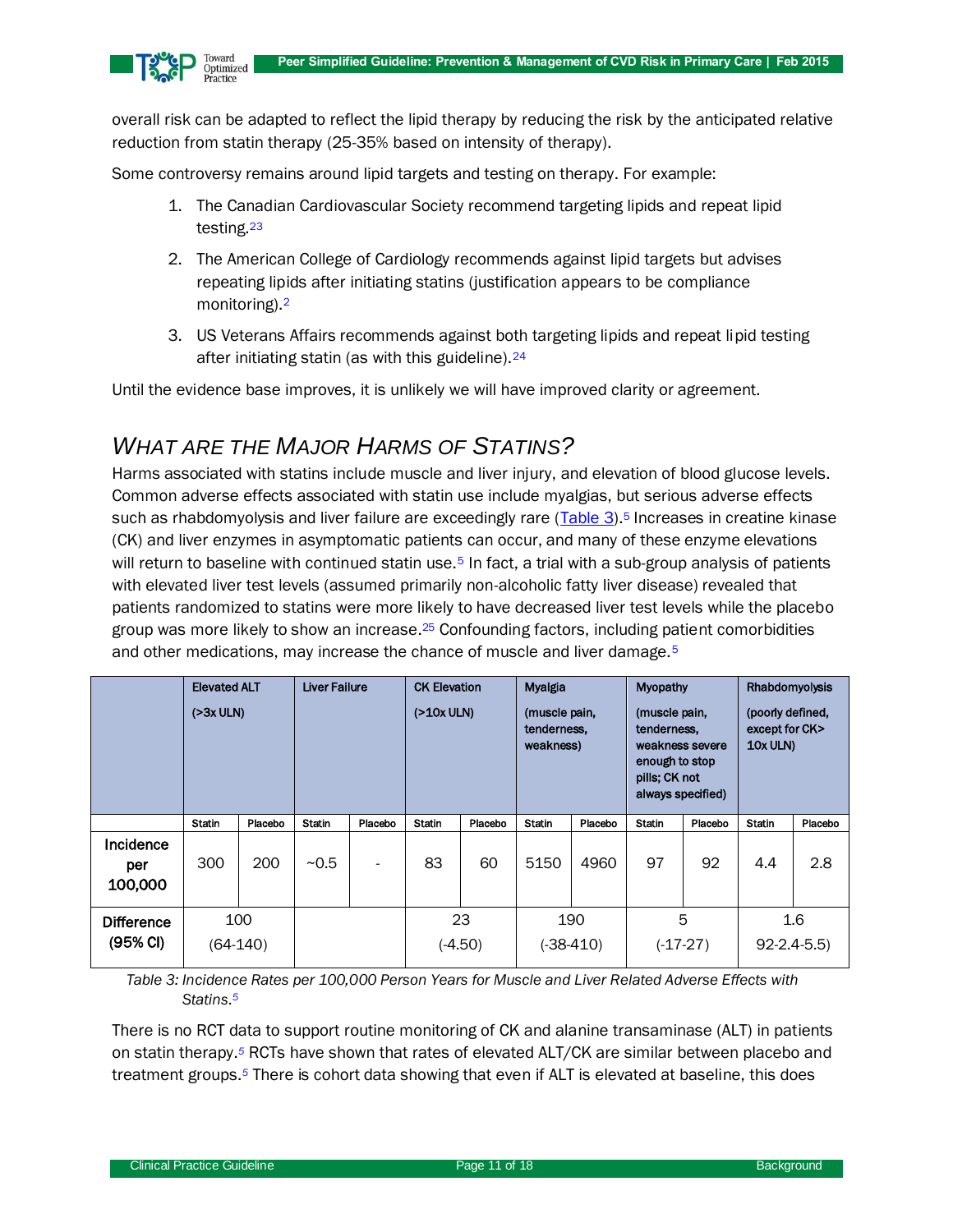

not correlate with an increased likelihood of severe elevations in liver enzyme[s.](#page-12-3)*<sup>5</sup>* Routine monitoring of ALT/CK has the potential to do harm to patients if statins are stopped unnecessarily.

Low potency statin use increases the risk of developing type II diabetes, by approximately one in 250 over five years.<sup>[7,](#page-12-5)[26](#page-13-11)</sup> High potency (over low potency) may increase the risk a further one in 125 over five years.[7](#page-12-5)[,26](#page-13-11) To keep this in context, approximately one patient will be diagnosed with diabetes for every two to 15 patients avoiding CVD or death

## *ASA IN PRIMARY PREVENTION*

ASA use for primary CV prevention decreases the risk of CVD but at the expense of increased risk of bleeding, without altering all-cause or CVD mortality. The relative reduction in vascular events with ASA is approximately 12%. This is about half the benefit observed when low-dose statins are used for primary CV prevention.*[5](#page-12-3)* The risk of gastrointestinal bleeds increases with ASA use by about 0.5 to 4% over 10 years, with lower risk in younger women and higher risk in older men.*[5](#page-12-3)* Unfortunately, patients at increased risk of future CVD are often also at increased risk of bleeding.*[5](#page-12-3)* Compared to statins, ASA has less relative benefit and higher risk of serious adverse events, and therefore ASA should be considered for primary CVD prevention only after statin therapy.

Based on the best available evidence, patients whose 10-year CVD risk is equal to or greater than 20%, may have a small net benefit derived from ASA use so it may be reasonable to consider ASA therapy for these patients. For example, in 1000 men at age 65 with a 20% chance of CVD over 10 years, ASA use would result in 64 fewer myocardial infarctions, but one additional hemorrhagic stroke, and 24 major gastrointestinal bleeds. In net terms, this equates to about 40 fewer CVD events than major bleeds.

Patients must be made aware of these potential benefits and harms, and for the majority of patients without CVD who are at relatively low risk of a future CVD, the benefits of ASA use are offset or outweighed by the potential harms.

# **CONCLUSION**

This guideline is based on the highest quality evidence available. By removing lipid targets and associated monitoring of lipid levels, as well as other streamlining measures, the management of lipids and CVD risk has been significantly simplified. Additionally, by targeting risk clinicians can identify patients most likely to benefit while actively involving these patients in their care.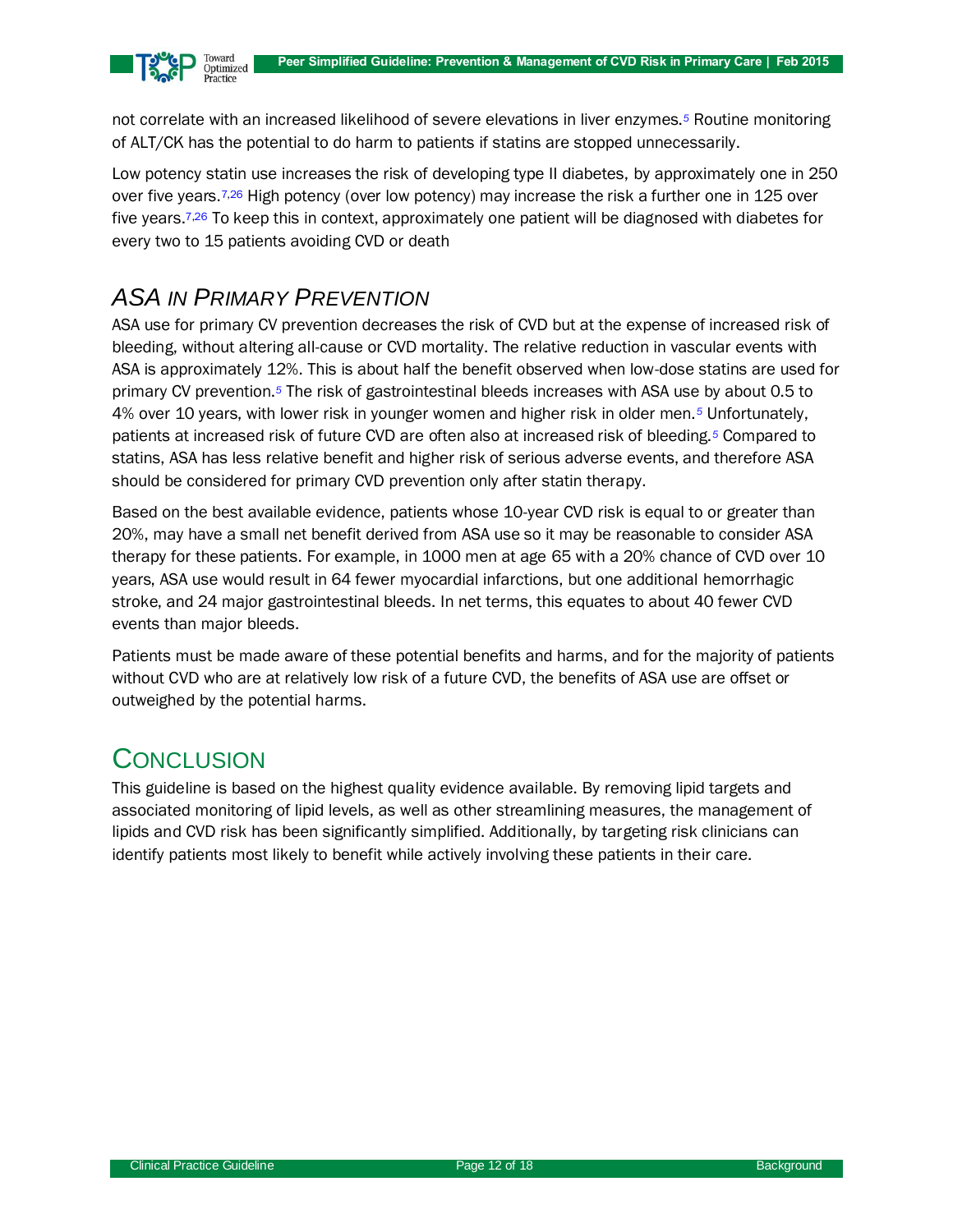

# **REFERENCES**

- <span id="page-12-0"></span>1. Anderson TJ, Grégoire J, Hegele RA, Couture P, Mancini GB, McPherson R, et al. 2012 update of the Canadian Cardiovascular Society guidelines for the diagnosis and treatment of dyslipidemia for the prevention of cardiovascular disease in the adult. Can J Cardiol. 2013 Feb;29(2):151-67.
- <span id="page-12-7"></span>2. Stone NJ, Robinson J, Lichtenstein AH, Bairey Merz CN, Blum CB, Eckel RH, et al. 2013 ACC/AHA guideline on the treatment of blood cholesterol to reduce atherosclerotic cardiovascular risk in adults: a report of the American College of Cardiology/American Heart Association Task Force on Practice Guidelines. Circulation. 2014 Jun 24;129(25 Suppl 2):S46-8.
- <span id="page-12-1"></span>3. Tobe SW, Stone JA, Brouweres M, Bhattacharyya O, Walker KM, Dawes M, et al. Harmonization of guidelines for the prevention and treatment of cardiovascular disease: the C-CHANGE initiative. CMAJ. 2011;183(15):E1135-50.
- <span id="page-12-2"></span>4. [European Association for Cardiovascular Prevention & Rehabilitation,](http://www.ncbi.nlm.nih.gov/pubmed?term=European%20Association%20for%20Cardiovascular%20Prevention%20%26%20Rehabilitation%5BCorporate%20Author%5D) [Reiner Z,](http://www.ncbi.nlm.nih.gov/pubmed?term=Reiner%20Z%5BAuthor%5D&cauthor=true&cauthor_uid=21712404) [Catapano AL,](http://www.ncbi.nlm.nih.gov/pubmed?term=Catapano%20AL%5BAuthor%5D&cauthor=true&cauthor_uid=21712404) [De Backer G,](http://www.ncbi.nlm.nih.gov/pubmed?term=De%20Backer%20G%5BAuthor%5D&cauthor=true&cauthor_uid=21712404) [Graham I,](http://www.ncbi.nlm.nih.gov/pubmed?term=Graham%20I%5BAuthor%5D&cauthor=true&cauthor_uid=21712404) [Taskinen MR,](http://www.ncbi.nlm.nih.gov/pubmed?term=Taskinen%20MR%5BAuthor%5D&cauthor=true&cauthor_uid=21712404) et al. ESC/EAS Guidelines for the management of dyslipidaemias: the Task Force for the Management of Dyslipidaemias of the European Society of Cardiology (ESC) and the European Atherosclerosis Society (EAS). Eur Heart J. 2011 Jul;32(14):1769-818.
- <span id="page-12-3"></span>5. Lindblad AJ, Kolber MR, Garrison S, Cotton C, Allan GM. Prvention and management of cardiovascular disease risk in primary care: evidence review of 12 key clinical questions. Supplement. Edmonton, AB: Toward Optimized Practice; 2015.
- <span id="page-12-4"></span>6. Cholesterol Treatment Trialists' (CTT) Collaborators, Mihaylova B, Emberson J, Blackwell L, Keech A, Simes J, et al. The effects of lowering LDL cholesterol with statin therapy in people at low risk of vascular disease: meta-analysis of individual data from 27 randomised trials. Lancet. 2012;380:581-90.
- <span id="page-12-5"></span>7. Allan GM, Garrison S, McCormack J. Comparison of cardiovascular disease risk calculators. Curr Opin Lipidol. 2014; 25:254-65.
- <span id="page-12-6"></span>8. Allan GM, Nouri F, Korownyk C, Kolber MR, Vandermeer B, McCormack J. Agreement among cardiovascular risk calculators. Circulation. 2013;127(19):1948- 56.
- <span id="page-12-8"></span>9. Kerr AJ, Broad J, Wells S, Riddell T, Jackson R. Should the first priority in cardiovascular risk management be those with prior cardiovascular disease? Heart. 2009;95:125-9.
- 10. Wilt TJ, Bloomfield HE, MacDonald R, Nelson D, Rutks I, Ho M, et al. Effectiveness of statin therapy in adults with coronary heart disease. Arch Intern Med. 2004;164:1427-36.
- <span id="page-12-9"></span>11. Josan K, Majumdar SR, McAlister FA. The efficacy and safety of intensive statin therapy: a meta-analysis of randomized trials. CMAJ. 2008;178:576-84.
- <span id="page-12-10"></span>12. Moreno-Palanco MA, Ibáñez-Sanz P, Ciria-de Pablo C, Pizarro-Portillo A, Rodríguez- Salvanés F, Suárez-Fernández C. Impact of comprehensive and intensive treatment of risk factors concerning cardiovascular mortality in secondary prevention: MIRVAS Study. Rev Esp Cardiol. 2011;64:179-85.
- 13. Anthonisen NR, Skeans MA, Wise RA, Manfreda J, Kanner RE, Connett JE, et al. The effects of a smoking cessation intervention on 14.5-year mortality: a randomized clinical trial. Ann Intern Med. 2005;142:233-9.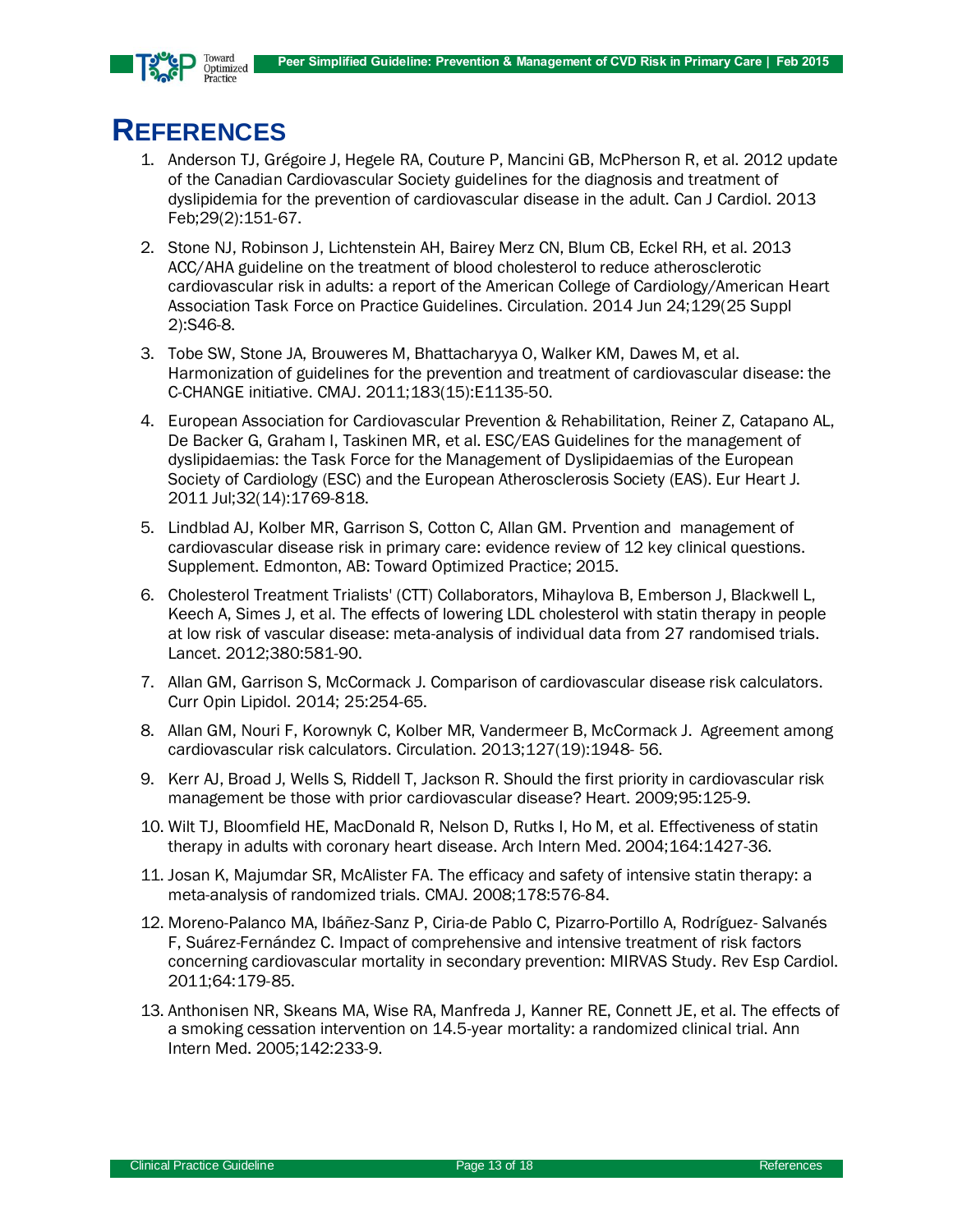

- <span id="page-13-0"></span>14. Mohiuddin SM, Mooss AN, Hunter CB, Grollmes TL, Cloutier DA, Hilleman DE. Intensive smoking cessation intervention reduces mortality in high-risk smokers with cardiovascular disease. Chest. 2007;131:446-52.
- <span id="page-13-1"></span>15. Heran BS, Chen JM, Ebrahim S, Moxham T, Oldridge N, Rees K, et al. Exercise-based cardiac rehabilitation for coronary heart disease. Cochrane Database Syst Rev. 2011 Jul 6;(7):CD001800.
- <span id="page-13-2"></span>16. Hambrecht R, Walther C, Möbius-Winkler S, Gielen S, Linke A, Conradi K, et al. Percutaneous coronary angioplasty compared with exercise training in patients with stable coronary artery disease: a randomized trial. Circulation. 2004;109:1371-8.
- <span id="page-13-3"></span>17. Eckel R, Jakicic J, Ard JD, de Jesus JM, Houston Miller N, Hubbard VS, et al. 2013 AHA/ACC Guideline on lifestyle management to reduce cardiovascular risk. J Am Coll Cardiol. 2014 Jul 1;63(25 Pt B):2960-84.
- <span id="page-13-4"></span>18. Hackam DG, Quinn RR, Ravani P, Rabi DM, Dasgupta K, Daskalopoulou SS, et al. The 2013 Canadian Hypertension Education Program recommendations for blood pressure measurement, diagnosis, assessment of risk, prevention, and treatment of hypertension. Can J Cardiol. 2013;29(5):528-42.
- <span id="page-13-5"></span>19. de Lorgeril M, Renaud S, Mamelle N, Salen P, Martin JL, Monjaud I, et al. Mediterranean alpha-linolenic acid-rich diet in secondary prevention of coronary heart disease. Lancet. 1994;343:1454-59.
- 20. Singh RB, Dubnov G, Niaz MA, Ghosh S, Singh R, Rastogi SS, et al. Effect of an Indo-Mediterranean diet on progression of coronary artery disease in high risk patients (Indo-Mediterranean Diet Heart Study): a randomised single-blind trial. Lancet. 2002;360:1455- 61.
- <span id="page-13-6"></span>21. Estruch R, Ros E, Salas-Salvadó J, Covas MI, Corella D, Arós F, et al. Primary prevention of cardiovascular disease with a Mediterranean diet. N Engl J Med. 2013;368:1279-90.
- <span id="page-13-7"></span>22. Braunwald E, Califf R, Cannon C, Giugliano R, McCagg A, Pelland, C, et al. Improved reduction of outcomes: Vytorin efficacy international trial. American Heart Association, Slide Posting. http://my.americanheart.org/idc/groups/ahamahpublic/@wcm/@sop/@scon/documents/downloadable/ucm\_469669.pdf Accessed Nov 29, 2014.
- <span id="page-13-8"></span>23. Anderson et al. 2016 Canadian Cardiovascular Society Guidelines for the Management of Dyslipidemia for the Prevention of Cardiovascular Disease in the Adult. Nov 2016 Canadian Journal of Cardiology.32: 11 pp 1263–1282
- <span id="page-13-9"></span>24. Downs J, O'Malley P. Management of dyslipidemia for cardiovascular disease risk reduction: synopsis of the 2014 U.S. Department of Veterans Affairs and U.S. Department of Defense clinical practice guideline. Ann Intern Med. 2015;163(4):291-7.
- <span id="page-13-10"></span>25. Athyros VG, Tziomalos K, Gossios TD, Griva T, Anagnostis P, Kargiotis K, et al. Safety and efficacy of long-term statin treatment for cardiovascular events in patients with coronary heart disease and abnormal liver tests in the Greek Atorvastatin and Coronary Heart Disease Evaluation (GREACE) Study: a post-hoc analysis. Lancet. 2010;376:1916-22.
- <span id="page-13-11"></span>26. Turgeon R, Allan GM. Statin-induced diabetes: too sweet a deal? Can Fam Physician. 2013;59:e311.
- <span id="page-13-12"></span>27. de Vries FM, Denig P, Pouwels KB, Postma MJ, Hak E. Primary prevention of major cardiovascular and cerebrovascular events with statins in diabetic patients: a meta- analysis. Drugs. 2012;72(18):2365-73.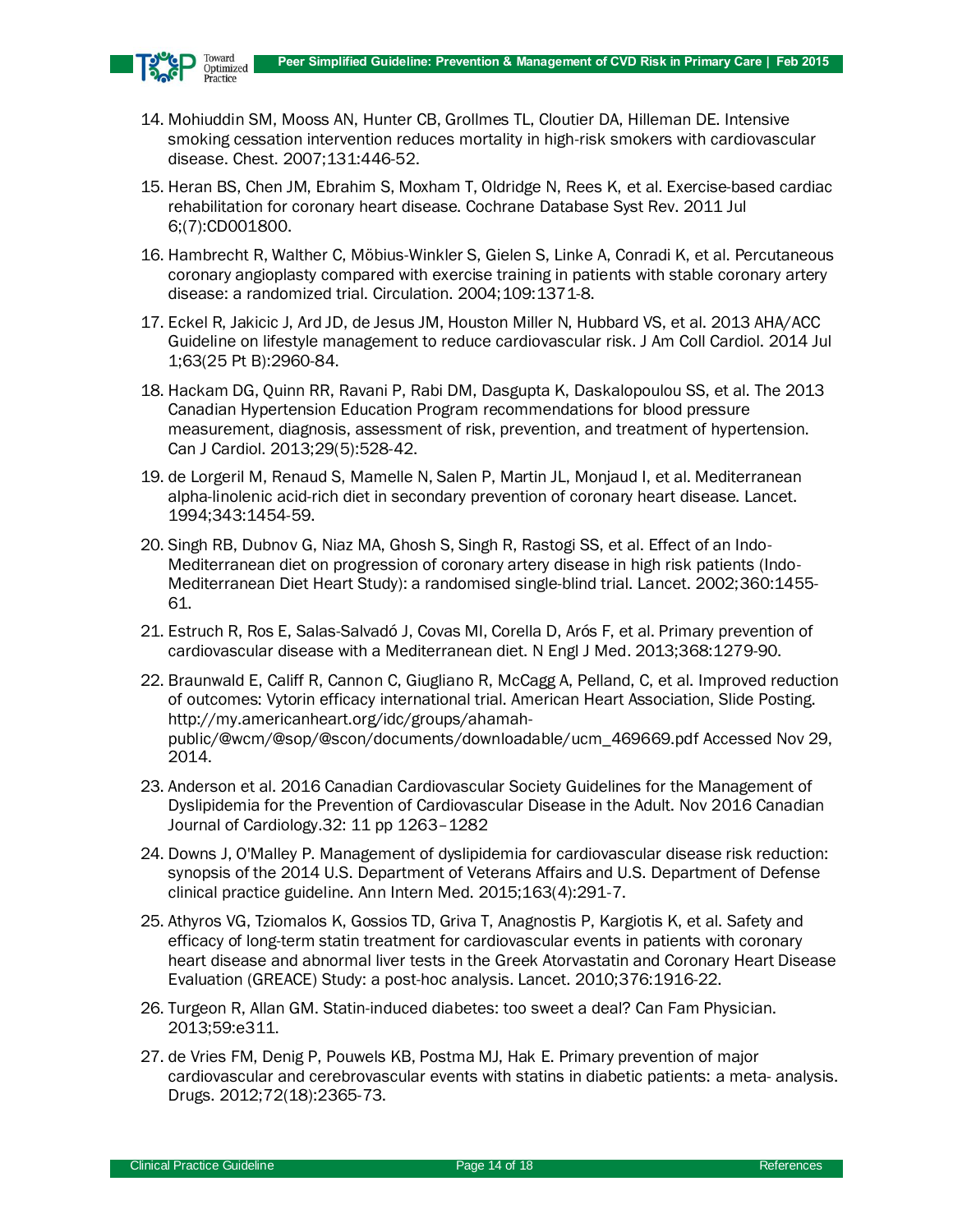

- <span id="page-14-0"></span>28. Chronic Kidney Disease Prognosis Consortium, Matsushita K, van der Velde M, Astor BC, Woodward M, Levey AS, et al. Association of estimated glomerular filtration rate and albuminuria with all-cause and cardiovascular mortality in general population cohorts: a collaborative meta-analysis. Lancet. 2010;375(9731):2073-81.
- 29. van der Velde M, Matsushita K, Coresh J, Astor BC, Woodward M, Levey A, et al. Lower estimated glomerular filtration rate and higher albuminuria are associated with all-cause and cardiovascular mortality. A collaborative meta-analysis of high-risk population cohorts. Kidney Int. 2011; 79(12):1341-52.
- <span id="page-14-1"></span>30. Mafham M, Emberson J, Landray MJ, Wen C-P, Baigent C. (2011) Estimated glomerular filtration rate and the risk of major vascular events and all-cause mortality: A meta-analysis. PLoS ONE. 6(10): e25920.
- <span id="page-14-2"></span>31. Baigent C, Landray M, Reith C, Emberson J, Wheeler DC, Tomson C, et al. The effects of lowering LDL cholesterol with simvastatin plus ezetimibe in patients with chronic kidney disease (Study of Heart and Renal Protection): a randomised placebo-controlled trial. Lancet.
- <span id="page-14-3"></span>32. Palmer SC, Navaneethan SD, Craig JC, Johnson DW, Perkovic V, Hegbrant J, et al. HMG CoA reductase inhibitors (statins) for people with chronic kidney disease not requiring dialysis. Cochrane Database Syst Rev. 2014 May 31; 5:CF007784.
- <span id="page-14-4"></span>33. Kidney Disease: Improving Global Outcomes (KDIGO) Lipid Work Group. KDIGO clinical practice guideline for lipid management in chronic kidney disease. Kidney Int Suppl. 2013; 3: 259-305.

### **SUGGESTED CITATION**

Toward Optimized Practice (TOP) Cardiovascular Disease Risk Working Group. 2015 February. Prevention and management of cardiovascular disease risk in primary care clinical practice guideline. Edmonton, AB: Toward Optimized Practice. Available from: http://www.topalbertadoctors.org

This work is licensed under a [Creative Commons Attribution-Noncommercial-Share Alike 2.5 Canada](http://creativecommons.org/licenses/by-nc-sa/2.5/ca/legalcode.en)  [License](http://creativecommons.org/licenses/by-nc-sa/2.5/ca/legalcode.en) with the exception of external content reproduced with permission for use by TOP.

For more information see [www.topalbertadoctors.org](http://www.topalbertadoctors.org/)

### **GUIDELINE COMMITTEE**

The committee consisted of representatives of family medicine, internal medicine, nurse practitioners, registered nurses and pharmacy.

February 2015

2017 minor revision

2019 minor revision (title & logo)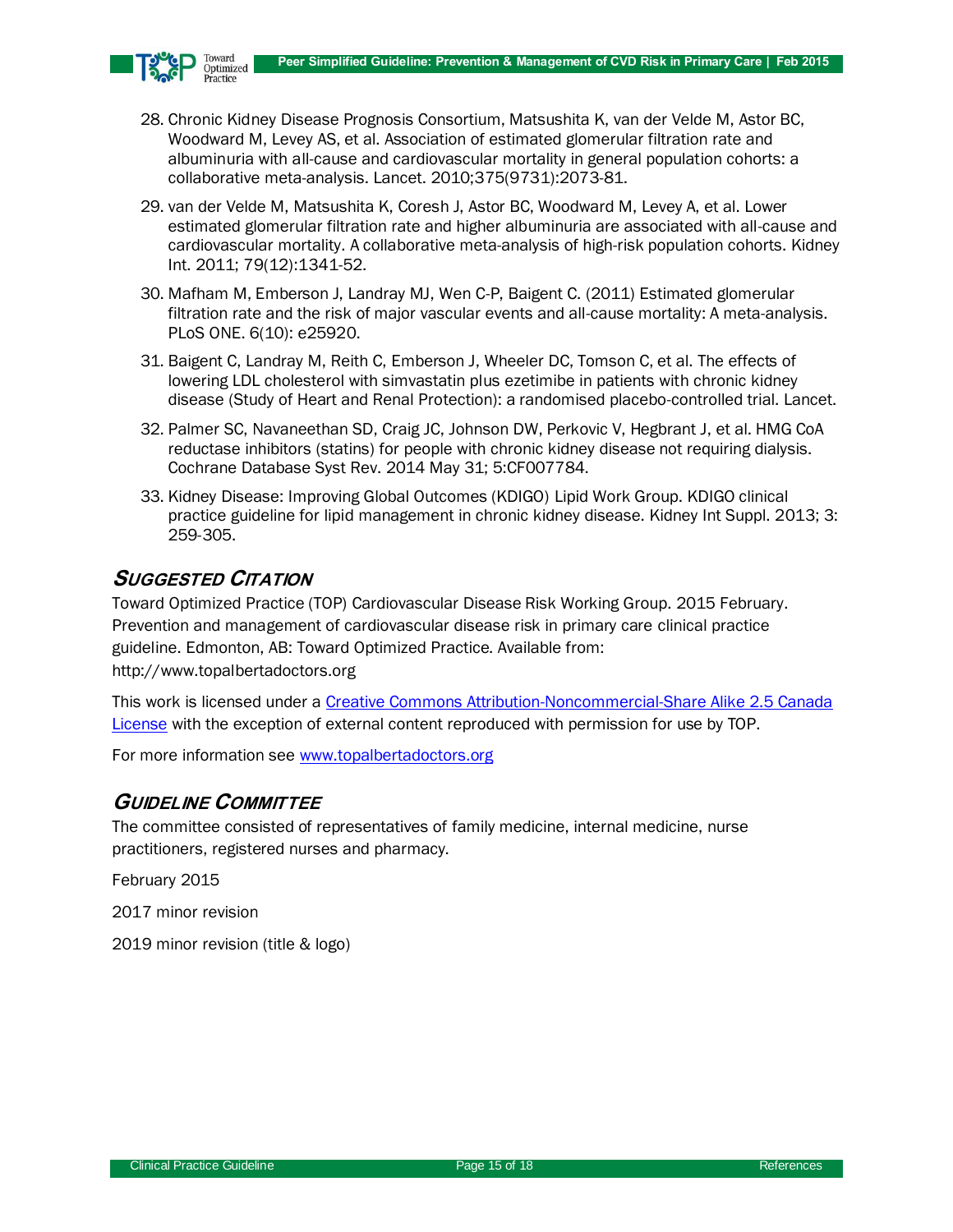

# <span id="page-15-0"></span>**APPENDIX A**

### **LIPID ALGORITHM**

(Excludes those with familial hypercholesterolemia)

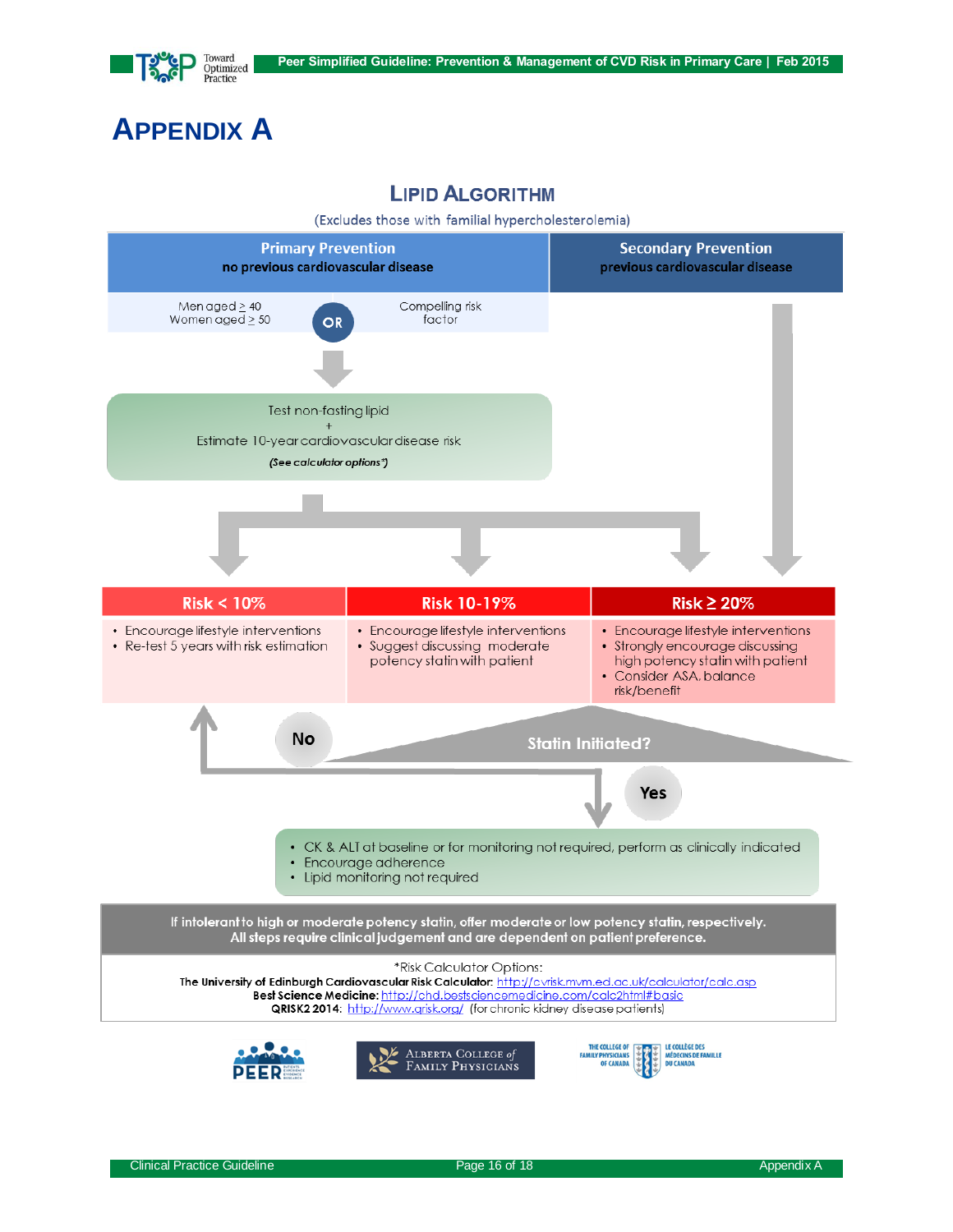

Clinicians may initiate lipid testing and risk estimation before age 40 if high clinical suspicion exists (i.e., compelling risk factors such as family history, hypertension, diabetes, or smoking). Regardless, testing before 35 is not recommended for the vast majority of patients and risk estimation tools do not include patients younger than 35. Primary prevention screening beyond age 75 is generally not recommended.

Risk can be calculated using a number of risk calculators but each clinician should use the same one consistently. The Framingham calculator has been validated in a Canadian population and is likely preferred. The following calculator (based on Framingham) has been created for this guideline: <http://chd.bestsciencemedicine.com/calc2html#basic>

Lifestyle interventions include: smoking cessation, exercise, and the Mediterranean diet.

Exercise:  $\geq$ 150 minutes in  $\geq$ 4 sessions of moderate (brisk walking) to vigorous exercise/week.

| Intensity          | <b>Statin Options</b>                                                                                      |
|--------------------|------------------------------------------------------------------------------------------------------------|
| Low Intensity      | Pravastatin 10-20mg; Lovastatin 10-20mg; Simvastatin 5-10mg;<br>Atorvastatin 5mg; Rosuvastatin 2.5mg       |
| Moderate Intensity | Pravastatin 40-80mg; Lovastatin 40-80mg; Simvastatin 20-40mg;<br>Atorvastatin 10-20mg; Rosuvastatin 5-10mg |
| High Intensity     | Atorvastatin 40-80mg; Rosuvastatin 20-40mg                                                                 |

#### Statin Dosing Ranges and Intensity:

*Adapted from 2013 ACC/AHA guidelin[e](#page-12-7)<sup>2</sup>*

#### Benefits of Therapies:

| Therapy                  |          | Estimating<br>Benefit (relative | Example if baseline risk estimated<br>at 20% over 10 years |                                 |                      |  |  |
|--------------------------|----------|---------------------------------|------------------------------------------------------------|---------------------------------|----------------------|--|--|
|                          |          | risk reduction)                 | Absolute Risk<br>Reduction                                 | Number Needed<br>to Treat (NNT) | New Risk<br>Estimate |  |  |
| <b>Smoking Cessation</b> |          | Recalculate without<br>smoking  | $9\%$ <sup>†</sup>                                         | $12^{\dagger}$                  | $11\%$ <sup>†</sup>  |  |  |
| Mediterranean Diet       |          | 30%                             | 6%                                                         | 17                              | 14%                  |  |  |
| Exercise                 |          | 30%                             | 6%                                                         | 17                              | 14%                  |  |  |
| Statin<br>Intensity      | Low      | 25%                             | 5%                                                         | 20                              | 15%                  |  |  |
|                          | Moderate | 30%                             | 6%                                                         | 17                              | 14%                  |  |  |
|                          | High     | 35%                             | 7%                                                         | 15                              | 13%                  |  |  |
| <b>ASA</b>               |          | 12%                             | 2%                                                         | 50                              | 18%                  |  |  |

†Example used a 53 year old male smoker with total cholesterol 5, HDL 1.2 and systolic BP 128, estimated risk from Framingham (fro[m http://cvrisk.mvm.ed.ac.uk/calculator/calc.asp](http://cvrisk.mvm.ed.ac.uk/calculator/calc.asp) and [http://chd.bestsciencemedicine.com/calc2html#basic\)](http://chd.bestsciencemedicine.com/calc2html#basic) to attain a 20% risk over 10 years.

These recommendations are systematically developed statements to assist practitioner and patient decisions about appropriate health care for specific clinical circumstances. They should be used as an adjunct to sound clinical decision making. Clinical Practice Guideline **Page 17 of 18** Appendix A Appendix A